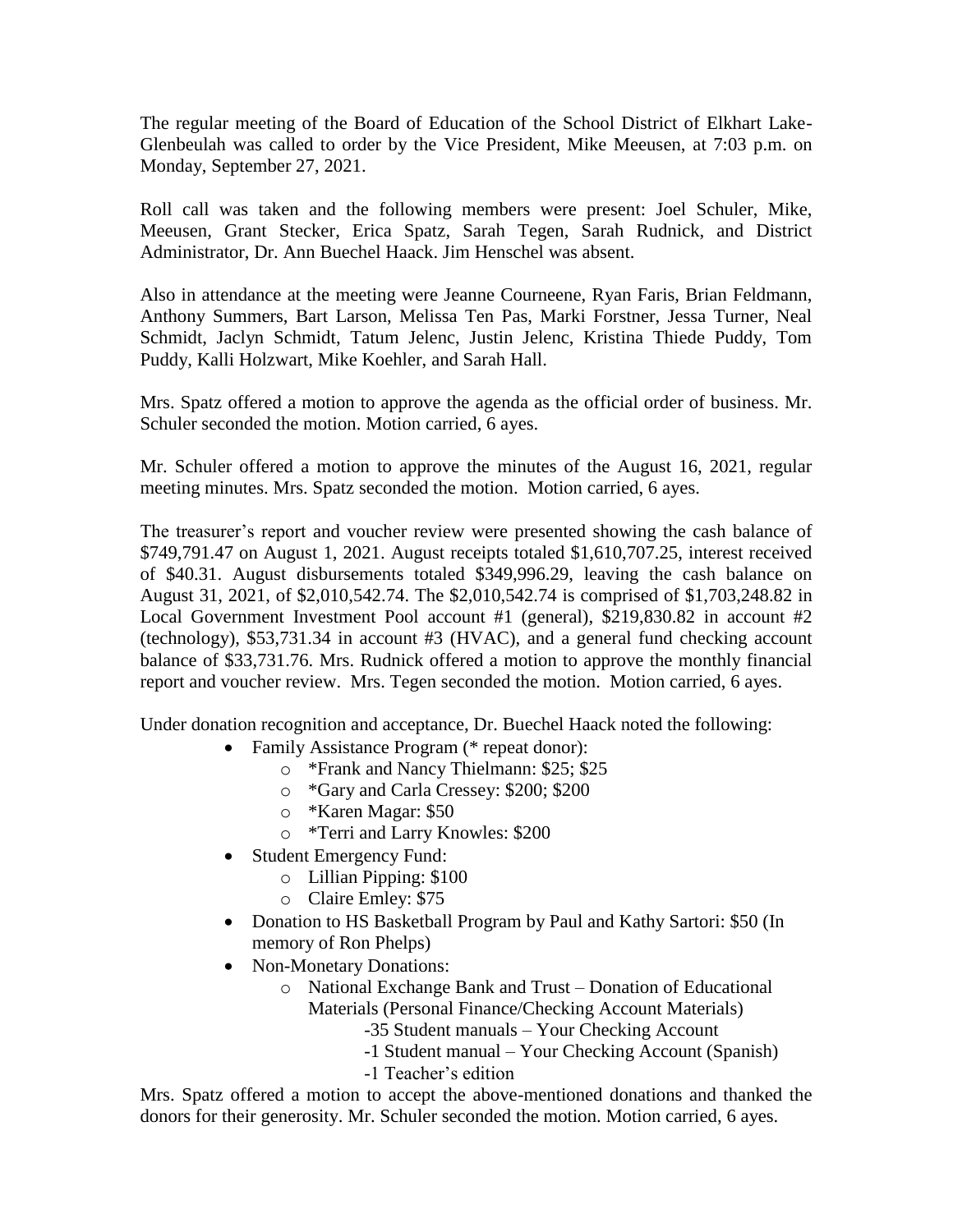## Board of Education Meeting Minutes Page 2 **September 27, 2021**

Mrs. Rudnick offered a motion to accept the proposed Fitness Center equipment donation from Cleveland State Bank. Mrs. Spatz seconded the motion. Motion carried, 6 ayes.

There was no guest correspondence – public comment.

Under guest correspondence – written comment, Dr. Buechel Haack noted a letter from John Ashley was included in the Board packets. In addition, thank you notes were received from Lois Pagelow, the family of Neeva Hodge-Lemorande, Linda Martin, Amy Schmidt, and Wendy Spangenberg.

The following new staff members gave a brief background and first impressions of the District:

-Jessa Turner: HS English Teacher -Neal Schmidt: HS Science Teacher -Jaclyn Schmidt: 2nd Grade Teacher -Melissa Ten Pas: 5th Grade Teacher -Marki Forstner: Speech/Language Pathologist

Mr. Feldmann and Dr. Buechel Haack gave an update on maintenance projects:

-The fiber has been installed to the press box and fitness center.

-There are a few punch list items to complete in the HS Science Room.

-Mr. Feldmann and Dr. Buechel Haack shared details on a potential project to improve the track practice areas (high jump/long jump). Mrs. Rudnick offered a motion to proceed with the survey and design services by Point of Beginning to determine costs for the project. Mr. Schuler seconded the motion. Motion carried, 6 ayes.

-A long-term project to begin exploring/planning is an expansion of the Fitness Center. Interest was expressed by a potential individual to help solicit support for this project.

Dr. Buechel Haack, Mr. Faris, and Ms. Courneene shared Updates/Clarifications/FAQ's of the ELGS Fall Return-to-School Plan, a letter from the Department of Health Services, and EL-G quarantine/isolation numbers. Discussion occurred. The following individuals shared their opinions: Tatum Jelenc, Kristina Thiede Puddy, Tom Puddy, Kalli Holzwart, and Mike Koehler. Administration recommended a change to the plan that would require masking in limited circumstances when students are not able to social distance in the classrooms, such as labs, small group work, etc. Discussion occurred. Mrs. Spatz offered a motion to make no changes to the Fall Return-to-School Plan. Mr. Stecker seconded the motion. Motion carried, 4 ayes, 2 nays.

Mr. Faris provided an annual review of the Academic Career Planning (ACP) Implementation Plan – "Education for Employment with ACP" Annual Plan. This plan is developed to help students, parents, and community members understand how the Education for Employment with ACP programs and services are implemented in the District. Mr. Faris shared key accomplishments for the 2020-21 school year and action steps for the 2021-22 school year.